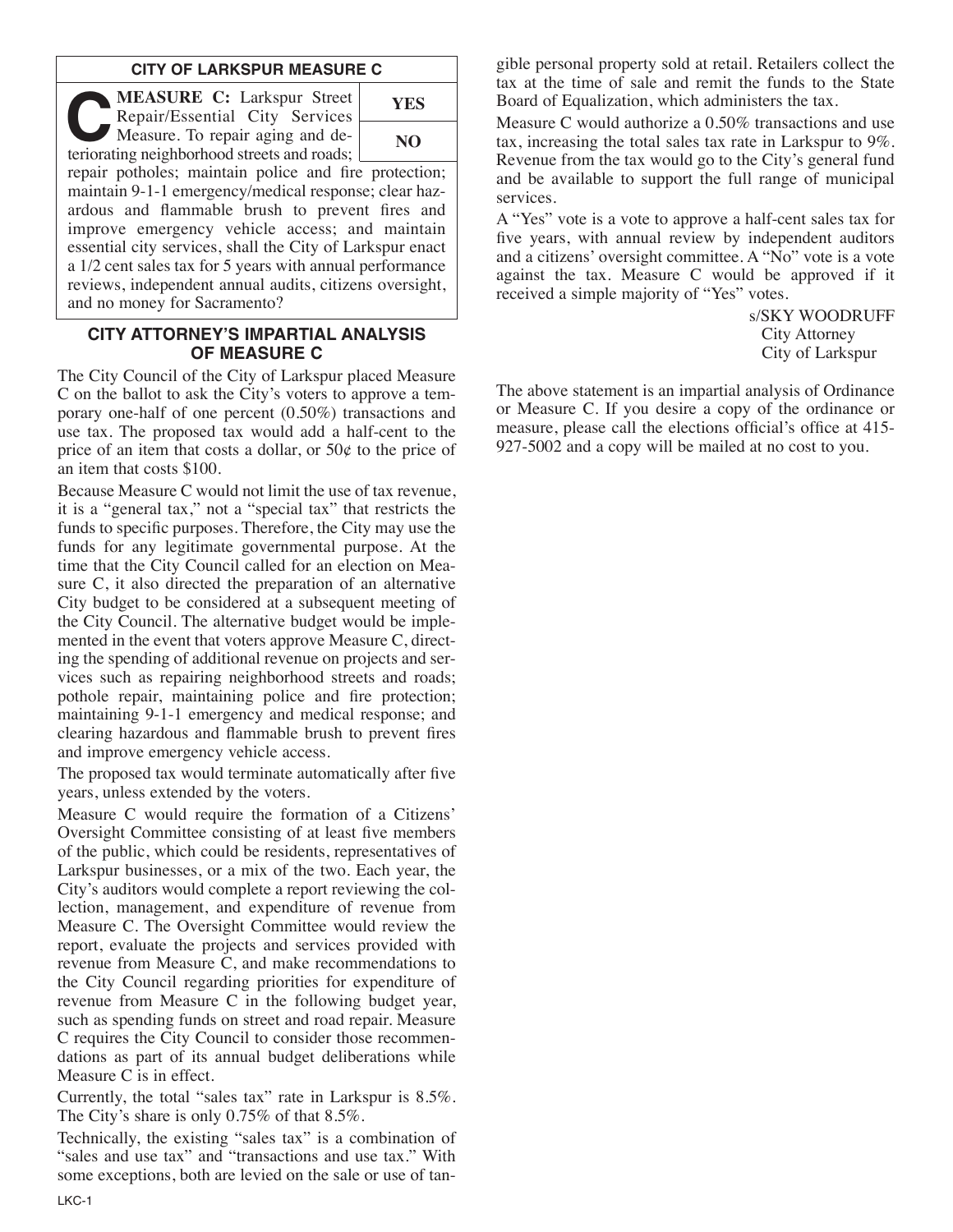## **ARGUMENT IN FAVOR OF MEASURE C**

#### **Concerned about Larkspur Streets and Roads? Then vote YES on C!**

While Larkspur's quality of life is something we are all proud of, our local roads are not. You have a chance to do something about it by voting **YES on C**.

- Larkspur's roads are among the worst in the entire Bay Area
- Larkspur's roads are riddled with dangerous potholes and cracks
- The cost of repairs only increases, the longer we wait
- These problems can't be ignored our roads will only get worse and more expensive to fix

**YES on C** provides a locally-controlled source of funds to address neighborhood streets and roads and other essential service priorities.

- **YES on C** will help repair deteriorating streets before their costs become even more expensive by as much as 40 times higher.
- **YES on C** also preserves funding for essential services: police/fire protection, 911 emergency and medical response.
- **YES on C** helps clear hazardous/flammable brush, preventing fires and improving emergency vehicle access, drainage and seismic safety so Larkspur is prepared for a range of natural disasters: fires, floods, earthquakes.

**YES on C is fiscally accountable and continues the City's tradition of transparent, responsible financial management. YES on C** requires Independent Citizens' Oversight and annual Financial Audits and Performance Reviews to ensure funds are spent as promised. ALL funds are required to stay local for Larkspur and cannot be taken by Sacramento. **YES on C** is legally required to end in 5 years unless renewed by voters.

Out-of-town Larkspur shoppers will pay their fair share under Measure C, which does not apply to food purchased as groceries or prescription medications.

Join Larkspur community and business leaders – **Vote YES on C** to repair neighborhood streets and maintain our quality of life. Visit www.RepairLarkspurStreets.com and remember, vote **YES on C**!

s/DANIEL HILLMER

Mayor

s/JULIA RITTER

Larkspur-Corte Madera School Board Member s/ROBERT B. SINNOTT

45-Year Larkspur resident/Larkspur Fire Chief

#### **NO ARGUMENT AGAINST MEASURE C WAS SUBMITTED.**

## **FULL TEXT OF MEASURE C CITY OF LARKSPUR ORDINANCE No. 993 AN ORDINANCE OF THE CITY OF LARKSPUR IMPOSING A TRANSACTIONS AND USE TAX TO BE ADMINISTERED BY THE STATE BOARD OF EQUALIZATION**

**WHEREAS,** Larkspur's essential service needs include repairing deteriorating streets, roads and potholes, preparing Larkspur for natural disasters, and preserving public safety services such as fire and police protection and 9-1-1 emergency medical response times;

**WHEREAS,** Larkspur's streets and roads are some of the worst in the Bay Area. In 2011, Larkspur's roads were rated as the second worst in the entire Bay Area;

**WHEREAS,** Larkspur's neighborhood streets and roads are deteriorating, riddled with cracks, and mostly on steep hillsides, creating hazardous road conditions for residents;

**WHEREAS,** continuing to delay maintenance and repair of Larkspur's local streets and roads will increase costs in the long-run;

**WHEREAS,** it is fiscally responsible to address street and road needs now, before they become more expensive in the future;

**WHEREAS,** essential service needs include clearing hazardous and flammable brush to prevent fires and improve emergency vehicle access so Larkspur is prepared for natural disasters, such as fires, floods and earthquakes;

**WHEREAS,** additional funds are needed to address Larkspur's essential community service needs and priorities including repairing deteriorating streets, roads and potholes, preparing Larkspur for natural disasters, and preserving public safety services such as fire and police protection and 9-1-1 emergency medical response times; and

**WHEREAS,** a local funding measure would maintain our essential city services and address community priorities by creating a local source of revenue that cannot be taken by Sacramento.

#### **NOW THEREFORE, THE PEOPLE OF THE CITY OF LARKSPUR DO HEREBY ORDAIN AS FOL-LOWS:**

- Section 1. Recitals. The People of Larkspur find that the above Recitals are true and correct and are incorporated herein by reference.
- **Section 2.** Amendment of Larkspur Municipal Code to Add Chapter 3.24. Title 3 of the Larkspur Municipal Code is hereby amended by adding a new Chapter 3.24, which shall read as follows:

3.24.010 Title.

This ordinance shall be known as the Larkspur Transactions and Use Tax Ordinance. The City of Larkspur hereinafter shall be called "City." This Ordinance shall be applicable in the incorporated territory of the City.

3.24.020 Operative Date.

"Operative Date" means the first day of the first calen-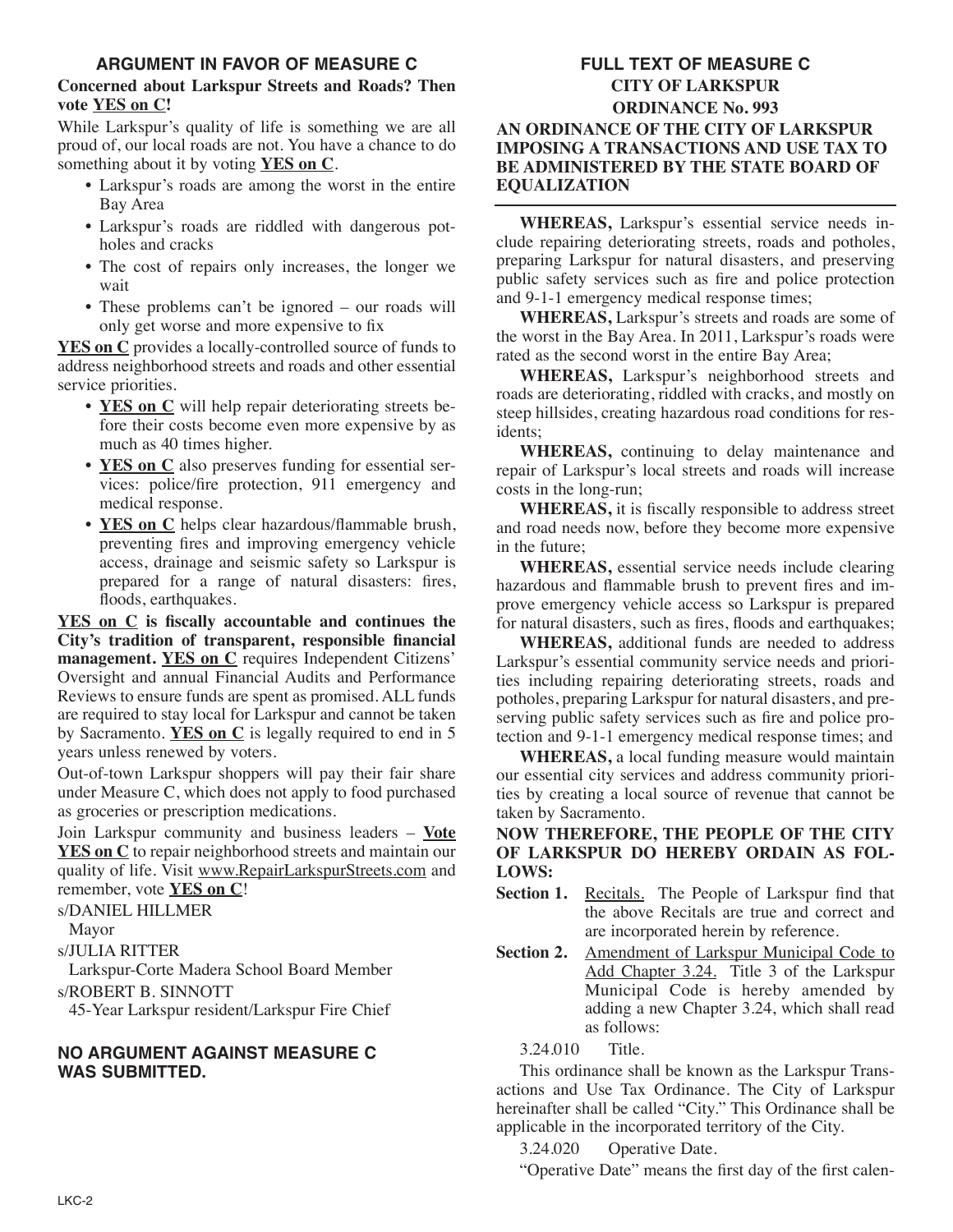dar quarter commencing more than 110 days after the adoption of this Ordinance, the date of such adoption being as set forth below.

3.24.030 Purpose.

This Ordinance is adopted to achieve the following, among other purposes, and directs that the provisions hereof be interpreted in order to accomplish those purposes:

A. To impose a retail transactions and use tax in accordance with the provisions of Part 1.6 (commencing with Section 7251) of Division 2 of the Revenue and Taxation Code and Section 7285.9 of Part 1.7 of Division 2 which authorizes the City to adopt this tax ordinance which shall be operative if a majority of the electors voting on the measure vote to approve the imposition of the tax at an election called for that purpose.

B. To adopt a retail transactions and use tax ordinance that incorporates provisions identical to those of the Sales and Use Tax Law of the State of California insofar as those provisions are not inconsistent with the requirements and limitations contained in Part 1.6 of Division 2 of the Revenue and Taxation Code.

C. To adopt a retail transactions and use tax ordinance that imposes a tax and provides a measure therefore that can be administered and collected by the State Board of Equalization in a manner that adapts itself as fully as practicable to, and requires the least possible deviation from, the existing statutory and administrative procedures followed by the State Board of Equalization in administering and collecting the California State Sales and Use Taxes.

D. To adopt a retail transactions and use tax ordinance that can be administered in a manner that will be, to the greatest degree possible, consistent with the provisions of Part 1.6 of Division 2 of the Revenue and Taxation Code, minimize the cost of collecting the transactions and use taxes, and at the same time, minimize the burden of record keeping upon persons subject to taxation under the provisions of this ordinance.

3.24.040 Contract with State.

Prior to the operative date, the City shall contract with the State Board of Equalization to perform all functions incident to the administration and operation of this transactions and use tax ordinance; provided, that if the City shall not have contracted with the State Board of Equalization prior to the operative date, it shall nevertheless so contract and in such a case the operative date shall be the first day of the first calendar quarter following the execution of such a contract.

3.24.050 Transactions Tax Rate.

For the privilege of selling tangible personal property at retail, a tax is hereby imposed upon all retailers in the incorporated territory of the City at the rate of .5% of the gross receipts of any retailer from the sale of all tangible personal property sold at retail in said territory on and after the operative date of this ordinance.

3.24.060 Place of Sale.

For the purposes of this ordinance, all retail sales are consummated at the place of business of the retailer unless the tangible personal property sold is delivered by the retailer or his agent to an out-of-state destination or to a common carrier for delivery to an out-of-state destination. The gross receipts from such sales shall include delivery charges, when such charges are subject to the state sales and use tax, regardless of the place to which delivery is made.

In the event a retailer has no permanent place of business in the State or has more than one place of business, the place or places at which the retail sales are consummated shall be determined under rules and regulations to be prescribed and adopted by the State Board of Equalization.

3.24.070 Use Tax Rate.

An excise tax is hereby imposed on the storage, use or other consumption in the City of tangible personal property purchased from any retailer on and after the operative date of this ordinance for storage, use or other consumption in said territory at the rate of .5% of the sales price of the property. The sales price shall include delivery charges when such charges are subject to state sales or use tax regardless of the place to which delivery is made.

3.24.080 Adoption of Provisions of State Law.

Except as otherwise provided in this ordinance and except insofar as they are inconsistent with the provisions of Part 1.6 of Division 2 of the Revenue and Taxation Code, all of the provisions of Part 1 (commencing with Section 6001) of Division 2 of the Revenue and Taxation Code are hereby adopted and made a part of this ordinance as though fully set forth herein.

3.24.090. Limitations on Adoption of State Law and Collection of Use Taxes.

In adopting the provisions of Part 1 of Division 2 of the Revenue and Taxation Code:

A. Wherever the State of California is named or referred to as the taxing agency, the name of this City shall be substituted therefor. However, the substitution shall not be made when:

- 1. The word "State" is used as a part of the title of the State Controller, State Treasurer, State Board of Control, State Board of Equalization, State Treasury, or the Constitution of the State of California;
- 2. The result of that substitution would require action to be taken by or against this City or any agency, officer, or employee thereof rather than by or against the State Board of Equalization, in performing the functions incident to the administration or operation of this Ordinance.
- 3. In those sections, including, but not necessarily limited to sections referring to the exterior boundaries of the State of California, where the result of the substitution would be to:
	- a. Provide an exemption from this tax with respect to certain sales, storage, use or other consumption of tangible personal property which would not otherwise be exempt from this tax while such sales, storage, use or other consumption remain subject to tax by the State under the provisions of Part 1 of Division 2 of the Revenue and Taxation Code, or;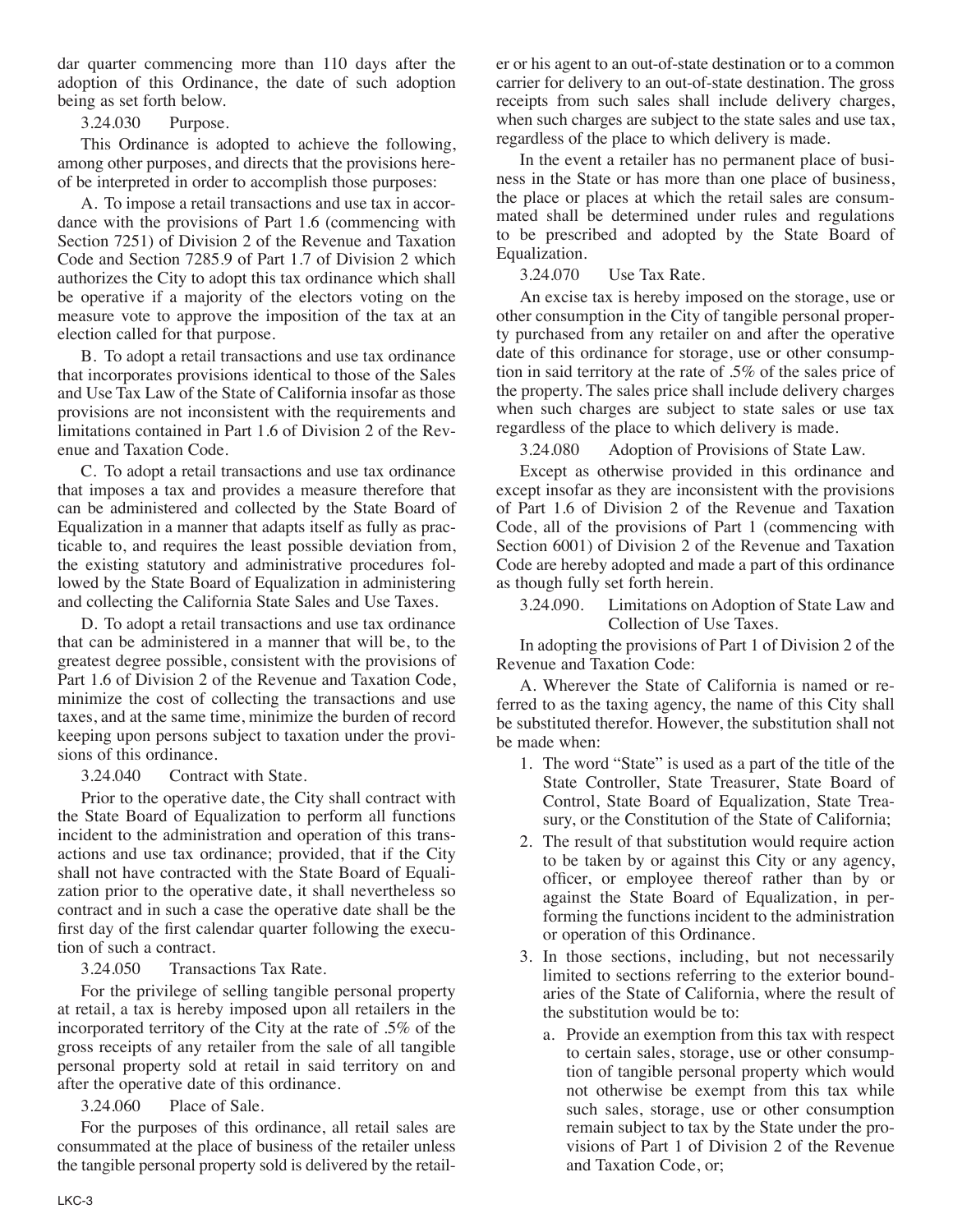- b. Impose this tax with respect to certain sales, storage, use or other consumption of tangible personal property which would not be subject to tax by the state under the said provision of that code.
- 4. In Sections 6701, 6702 (except in the last sentence thereof), 6711, 6715, 6737, 6797 or 6828 of the Revenue and Taxation Code.

B. The word "City" shall be substituted for the word "State" in the phrase "retailer engaged in business in this State" in Section 6203 and in the definition of that phrase in Section 6203.

3.24.100 Permit Not Required.

If a seller's permit has been issued to a retailer under Section 6067 of the Revenue and Taxation Code, an additional transactor's permit shall not be required by this Ordinance.

3.24.110 Exemptions and Exclusions.

A. There shall be excluded from the measure of the transactions tax and the use tax the amount of any sales tax or use tax imposed by the State of California or by any city, city and county, or county pursuant to the Bradley-Burns Uniform Local Sales and Use Tax Law or the amount of any state-administered transactions or use tax.

B. There are exempted from the computation of the amount of transactions tax the gross receipts from:

- 1. Sales of tangible personal property, other than fuel or petroleum products, to operators of aircraft to be used or consumed principally outside the county in which the sale is made and directly and exclusively in the use of such aircraft as common carriers of persons or property under the authority of the laws of this State, the United States, or any foreign government.
- 2. Sales of property to be used outside the City which is shipped to a point outside the City, pursuant to the contract of sale, by delivery to such point by the retailer or his agent, or by delivery by the retailer to a carrier for shipment to a consignee at such point. For the purposes of this paragraph, delivery to a point outside the City shall be satisfied:
	- a. With respect to vehicles (other than commercial vehicles) subject to registration pursuant to Chapter 1 (commencing with Section 4000) of Division 3 of the Vehicle Code, aircraft licensed in compliance with Section 21411 of the Public Utilities Code, and undocumented vessels registered under Division 3.5 (commencing with Section 9840) of the Vehicle Code by registration to an out-of-City address and by a declaration under penalty of perjury, signed by the buyer, stating that such address is, in fact, his or her principal place of residence; and
	- b. With respect to commercial vehicles, by registration to a place of business out-of-City and declaration under penalty of perjury, signed by the buyer, that the vehicle will be operated from that address.
- 3. The sale of tangible personal property if the seller

is obligated to furnish the property for a fixed price pursuant to a contract entered into prior to the operative date of this Ordinance.

- 4. A lease of tangible personal property which is a continuing sale of such property, for any period of time for which the lessor is obligated to lease the property for an amount fixed by the lease prior to the operative date of this ordinance.
- 5. For the purposes of subparagraphs (3) and (4) of this section, the sale or lease of tangible personal property shall be deemed not to be obligated pursuant to a contract or lease for any period of time for which any party to the contract or lease has the unconditional right to terminate the contract or lease upon notice, whether or not such right is exercised.

C. There are exempted from the use tax imposed by this ordinance, the storage, use or other consumption in this City of tangible personal property:

- 1. The gross receipts from the sale of which have been subject to a transactions tax under any state-administered transactions and use tax ordinance.
- 2. Other than fuel or petroleum products purchased by operators of aircraft and used or consumed by such operators directly and exclusively in the use of such aircraft as common carriers of persons or property for hire or compensation under a certificate of public convenience and necessity issued pursuant to the laws of this State, the United States, or any foreign government. This exemption is in addition to the exemptions provided in Sections 6366 and 6366.1 of the Revenue and Taxation Code of the State of California.
- 3. If the purchaser is obligated to purchase the property for a fixed price pursuant to a contract entered into prior to the operative date of this ordinance.
- 4. If the possession of, or the exercise of any right or power over, the tangible personal property arises under a lease which is a continuing purchase of such property for any period of time for which the lessee is obligated to lease the property for an amount fixed by a lease prior to the operative date of this ordinance.
- 5. For the purposes of subparagraphs (3) and (4) of this section, storage, use, or other consumption, or possession of, or exercise of any right or power over, tangible personal property shall be deemed not to be obligated pursuant to a contract or lease for any period of time for which any party to the contract or lease has the unconditional right to terminate the contract or lease upon notice, whether or not such right is exercised.
- 6. Except as provided in subparagraph (7), a retailer engaged in business in the City shall not be required to collect use tax from the purchaser of tangible personal property, unless the retailer ships or delivers the property into the City or participates within the City in making the sale of the property, including, but not limited to, soliciting or receiving the order, either directly or indirectly, at a place of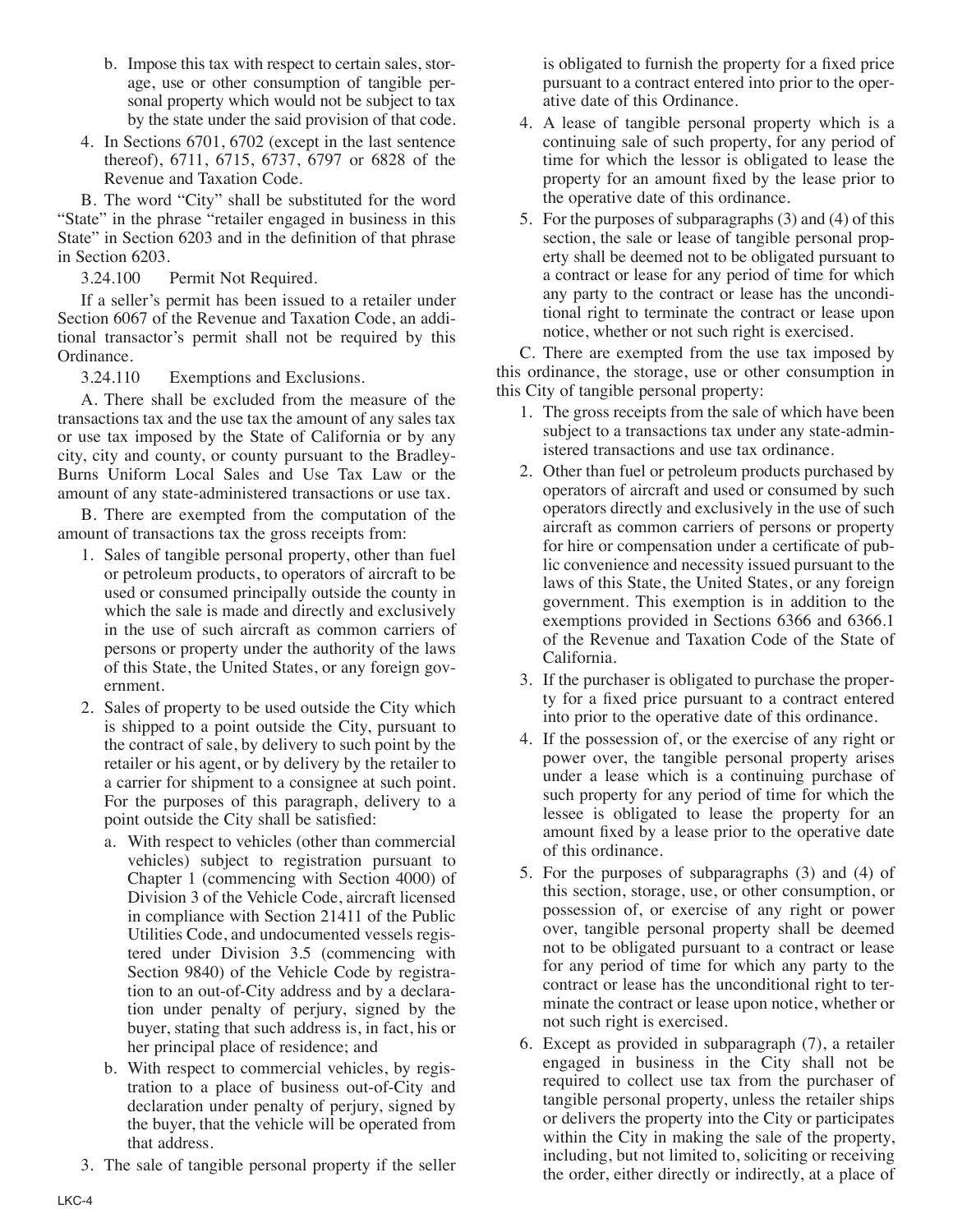business of the retailer in the City or through any representative, agent, canvasser, solicitor, subsidiary, or person in the City under the authority of the retailer.

7. "A retailer engaged in business in the City" shall also include any retailer of any of the following: vehicles subject to registration pursuant to Chapter 1 (commencing with Section 4000) of Division 3 of the Vehicle Code, aircraft licensed in compliance with Section 21411 of the Public Utilities Code, or undocumented vessels registered under Division 3.5 (commencing with Section 9840) of the Vehicle Code. That retailer shall be required to collect use tax from any purchaser who registers or licenses the vehicle, vessel, or aircraft at an address in the City.

D. Any person subject to use tax under this Ordinance may credit against that tax any transactions tax or reimbursement for transactions tax paid to a district imposing, or retailer liable for a transactions tax pursuant to Part 1.6 of Division 2 of the Revenue and Taxation Code with respect to the sale to the person of the property the storage, use or other consumption of which is subject to the use tax.

3.24.120 Amendments.

All amendments subsequent to the effective date of this Ordinance to Part 1 of Division 2 of the Revenue and Taxation Code relating to sales and use taxes and which are not inconsistent with Part 1.6 and Part 1.7 of Division 2 of the Revenue and Taxation Code, and all amendments to Part 1.6 and Part 1.7 of Division 2 of the Revenue and Taxation Code, shall automatically become a part of this Ordinance, provided however, that no such amendment shall operate so as to affect the rate of tax imposed by this Ordinance.

3.24.130 Enjoining Collection Forbidden.

No injunction or writ of mandate or other legal or equitable process shall issue in any suit, action or proceeding in any court against the State or the City, or against any officer of the State or the City, to prevent or enjoin the collection under this ordinance, or Part 1.6 of Division 2 of the Revenue and Taxation Code, of any tax or any amount of tax required to be collected.

3.24.140. Annual Audit; Citizens' Oversight.

A. By no later than December 31 of each year after the operative date, the City's independent auditors shall complete a report reviewing the collection, management and expenditure of revenue from the tax authorized by this Chapter. The auditors' report shall be a public document.

B. There shall be a committee consisting of no fewer than five members of the public to review and report on the receipt of revenue and expenditure of funds from the tax authorized by this Chapter.

The committee shall review the auditors' report, for each year in which the auditors prepare such a report, evaluate the projects and services provided with revenue from the tax, and make recommendations to the City Council regarding priorities for expenditures of revenue from the tax authorized by this Chapter for the following budget year. The City Council shall consider the committee's recommendations as part of its budget deliberations.

C. By December 31, 2013, the City Council shall adopt a resolution establishing the composition of the committee required by subsection B, setting the terms of office of the committee members, and defining the scope of the committee's responsibilities, which at a minimum shall include reviewing the annual auditor's report and making recommendations to the City Council for use of revenue from the tax authorized by this Chapter. The City Council shall appoint all members of the committee by January 31, 2014. Thereafter, appointment of committee members and filling vacancies shall be governed by the resolution required by this subsection.

3.24.150 Termination Date.

The authority to levy the tax imposed by this Chapter shall expire on the 5th anniversary of the last day of the calendar quarter preceding the operative date.

- **Section 3.** Compliance with the California Environmental Quality Act. The approval of this Ordinance is exempt from the California Environmental Quality Act (Public Resources Code §§ 21000 et seq., "CEQA," and 14 Cal. Code Reg. §§ 15000 et seq., "CEQA Guidelines"). The transactions and use tax imposed by the adoption of this Ordinance is general tax that can be used for any legitimate governmental purpose; it is not a commitment to any particular action. As such, under CEQA Guidelines section 15378(b)(4), the tax is not a project within the meaning of CEQA because it creates a government funding mechanism that does not involve any commitment to any specific project that may result in a potentially significant physical impact on the environment. If revenue from the tax were used for a purpose that would have either such effect, the city would undertake the required CEQA review for that particular project. Therefore, pursuant to CEQA Guidelines section 15060 CEQA analysis is not required.
- **Section 4.** Severability. If any provision of this Ordinance or the application thereof to any person or circumstance is held invalid, the remainder of the Ordinance and the application of such provision to other persons or circumstances shall not be affected thereby.
- **Section 5.** Effective Date and Publication. This Ordinance relates to the levying and collecting of the City transactions and use taxes and shall take effect immediately.

\* \* \* \* \* \*